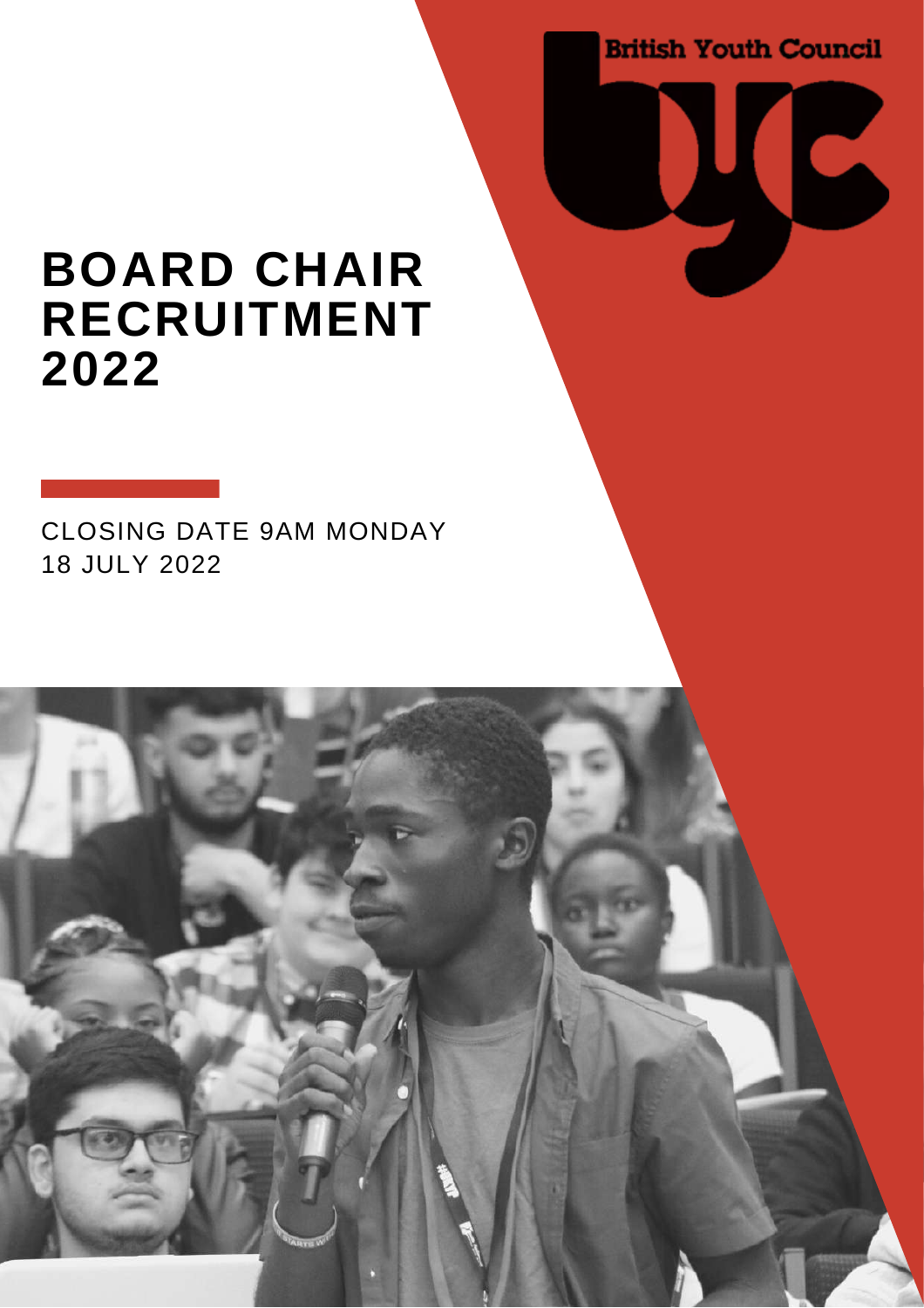# WELCOME

In 2016 I started my journey, just as you are, by considering applying for the British Youth Council Board of Trustees. In absolute honesty, it has been one of the most rewarding and interesting experiences I have had so far. Even over the past few years on the Board, we have been thrown a number of challenges internally and also externally (Brexit, a new strategy, elections, Covid-19 - need I say more?!). Throughout, the Board has guided and steered the charity onto the right path and we have made decisions (some difficult) on how to ensure the charity becomes the best possible version of itself.

Now we, as a charity, are in a fantastic position to represent the views of young people on a local, national and international level with the best quality and substance youth voice has to offer. This year we're delivering some exciting new programmes, collaborating with new organisations and making sure we give young peo clear routes to power. We have set out an ambitious strategy, *Our Vision, Our Future*, to work on our Impact, Voice and Sustainability to ensure we are truly empowering all that we work with.

As the Chair you will be leading the team of young people who are guardians for the work that we do and you will work with the staff team and our partners to ensure this is happening to the best possible standard.

What is missing? … You!

My term as Chair is sadly coming to an end, and so we're looking to add to the formidable group of young trustees who make up our board. We are on the hunt for a passionate citizen, someone with a flair for questioning, and applicants who have a hunger for learning. We especially want to hear from you if you identify as Black, Asian or from a minoritised ethnic community, or if you live in (or are from) Wales, Northern Ireland or Scotland.

It is essential that young people's voices are heard. We want to live and breathe this sentiment so that's why it's so important to us that we are at the heart of our organisation. What better way than to have our Board entirely made up from inspiring, brilliant and thoughtful young people.

If you have any questions, thoughts or queries please do get in touch as we would love to hear from you and support you through this process as much as possible.

Good luck in your application, I can't wait to see it!

**Sarah Staples Chair 2020-22**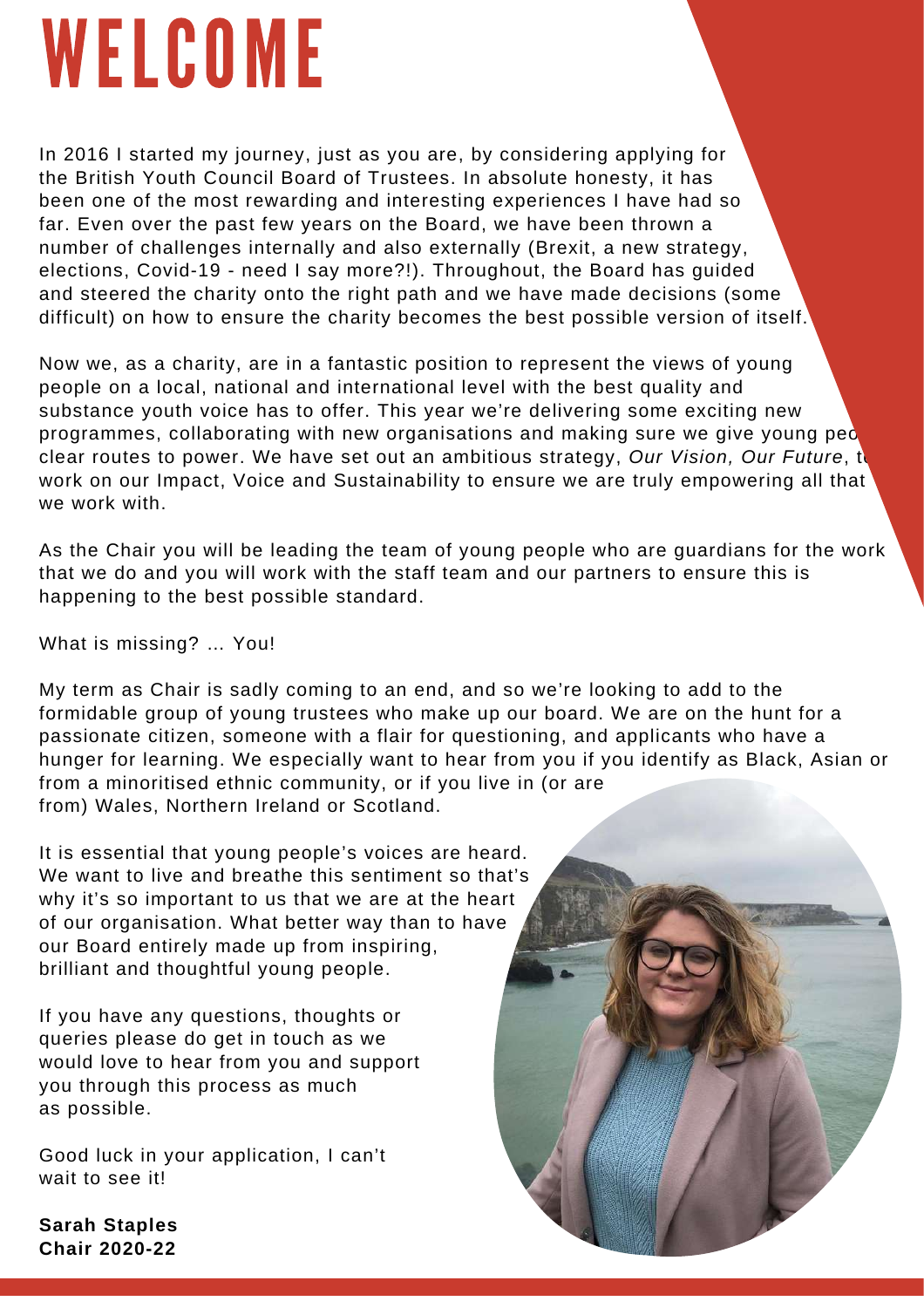## ABOUT THE BRITISH YOUTH COUNCIL



The British Youth Council is the National Youth Council of the UK. A youth-led charity, we empower young people aged 25 and under to influence and inform the decisions that affect their lives. We support young people to get involved in their communities and democracy locally, nationally and internationally, making a difference as volunteers, campaigners, decision-makers and leaders.

We are young people - and our charity aims to help other young people, whatever their background or barriers they face, to make the world a better place for us all.

#### **Our vision**

A world in which every young person is empowered to create social and political change.

#### **Our mission**

As the national youth council of the UK, the British Youth Council brings young people together to find their voice and use it to improve the lives of young people. We work with others to amplify young people's voices to create an environment in which young people views are valued, sought and acted upon.

#### **Our values**

Youth led – young people are agents of change and will always be at the forefront of our work. As a youth-led charity, young people are our leadership through our governance structures. They lead and shape our work, and we support them to define their own action for change. We champion youth leadership across all sections of society, evidencing the benefits of engaging young people in decision making and delivery and supporting that to happen.

Collaborative – we actively seek to collaborate with others to make positive change happen. We seek to work with relevant partners to add value to our campaigns and activity, and to be more creative in our approach to making change happen with and for young people. And we recognise the skills, knowledge and experience of young people, volunteers, staff and partners, and strive to achieve more by maximising the opportunities that collaboration provides.

Inclusive – we respect and value diversity and act in a way that includes all. We ensure that all our activities our inclusive, recognising the needs of young people across different communities, and bring young people and partners together to learn from each other.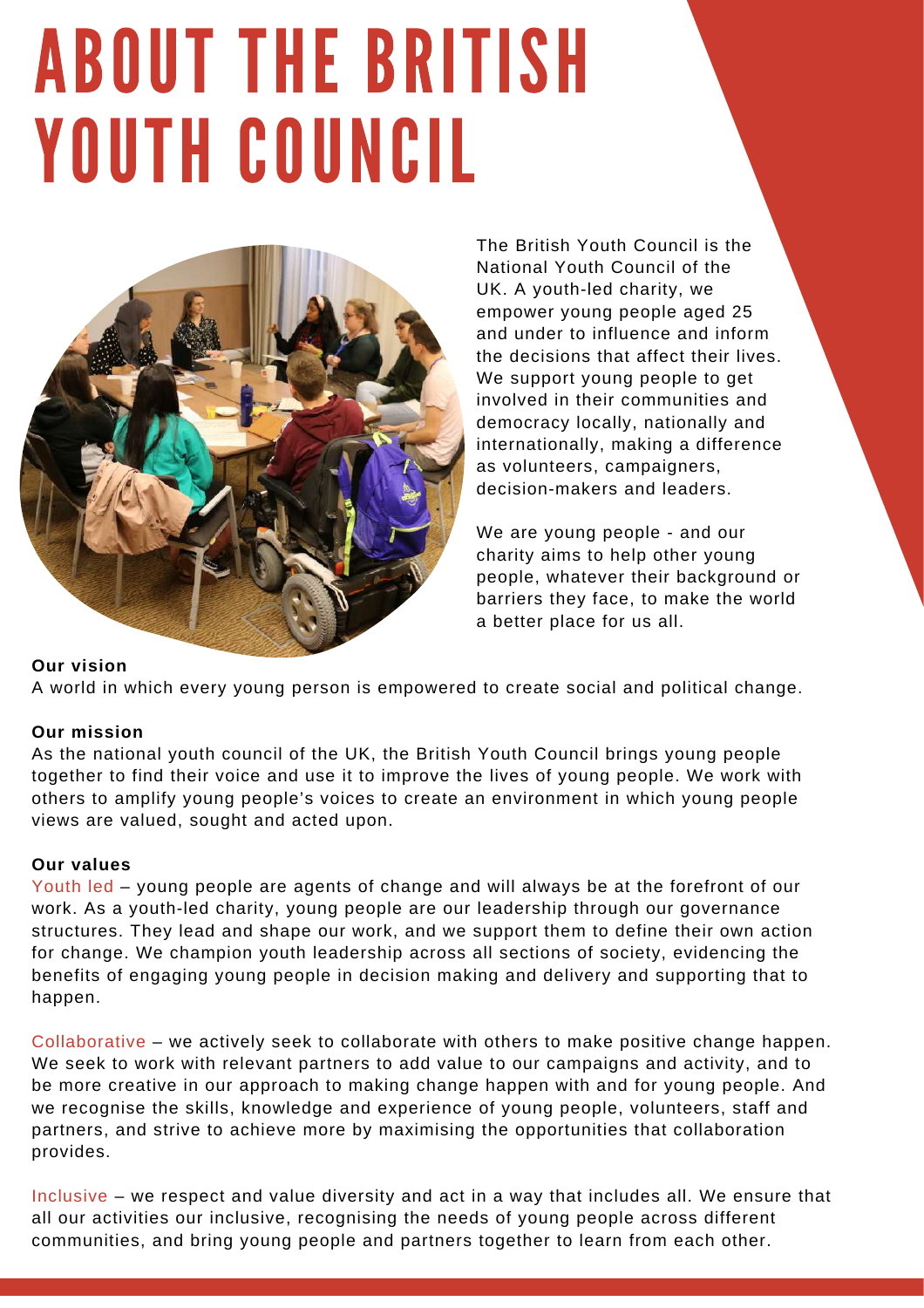#### **Serving our membership**

The British Youth Council is made up of almost 200 member organisations who support our common vision for young people. Member organisations elect Officers and some trustees, determine our policies and prioritise our campaigns. They also act as the link between the British Youth Council and millions of young people. [www.byc.org.uk/members](http://www.byc.org.uk/members)

#### **Youth-led networks**

The British Youth Council runs a number of youth-led networks and programmes including the UK Youth Parliament, NHS Youth Forum, and Careers And Enterprise Company Youth Advisory Group - which encourage young people to get involved in democracy and campaign to bring about change. [www.byc.org.uk/programmes](http://www.byc.org.uk/programmes)

#### **Campaigning and consulting**

The British Youth Council seeks to represent the views of young people and our members to stakeholders and decision-makers at a local, national and international level. This work is based on our manifesto, which outlines our beliefs and aspirations. [www.byc.org.uk/campaigns](http://www.byc.org.uk/campaigns)

#### **Training and recognition**

Our training programmes empower young people with the skills, knowledge and confidence to bring about change. We also recognise young people who have made a significant contribution to their community through our high-profile award schemes. [www.byc.org.uk/training](http://www.byc.org.uk/training)

#### **International**

Through our international youth participation, young people learn about global issues and connect and share with other young people around the world. They are able to take part in discussions and influence decisions made at an international level. [www.byc.org.uk/international](http://www.byc.org.uk/international)

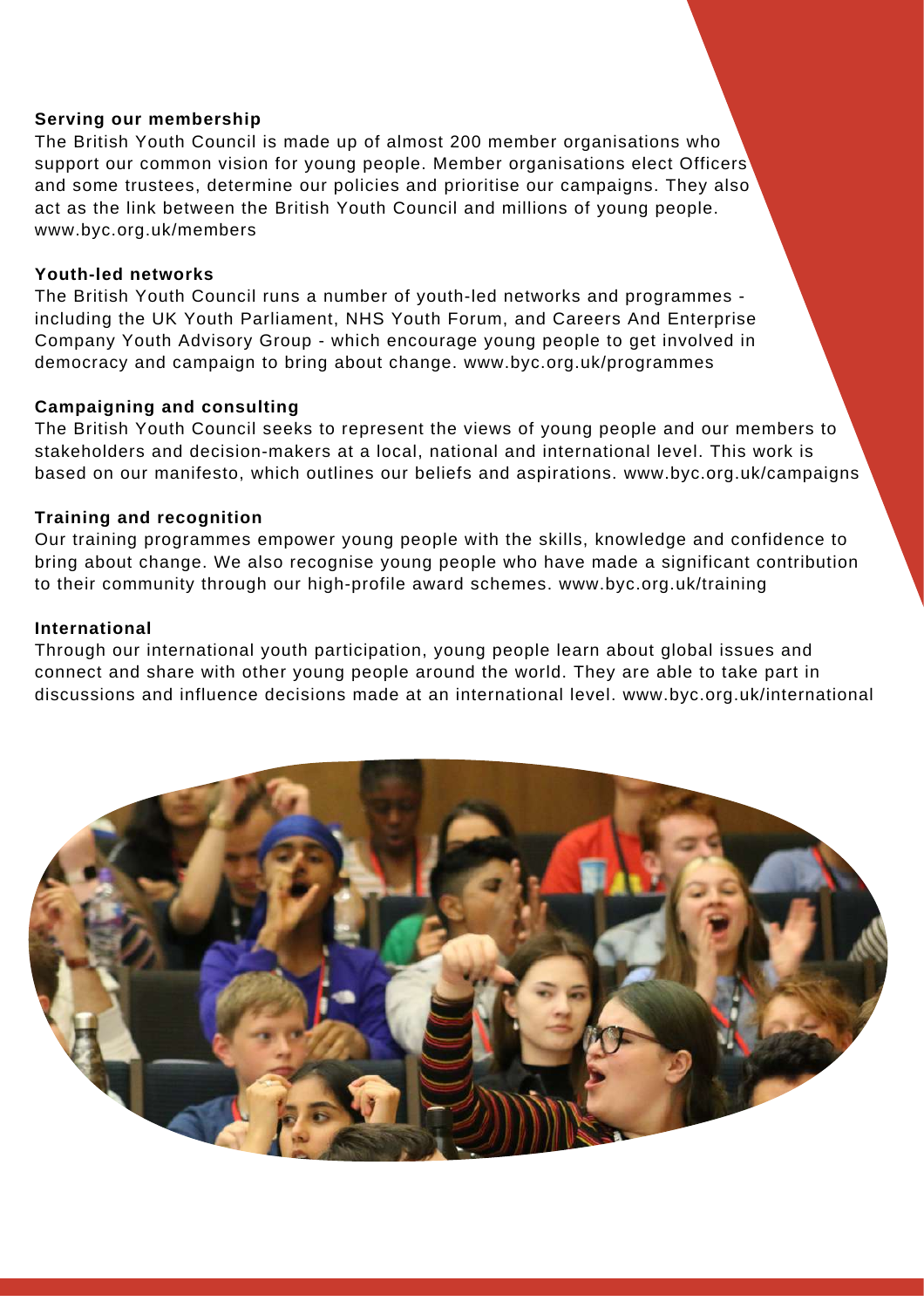# OUR GOVERNANCE

We live by our value of youth leadership, and this can be seen at the heart of decision making within our charity. As the national youth council of the UK, it is young people, through our Annual Council Meeting, who elect the majority of the members of the Board of Trustees and decide upon the positions that British Youth Council will take on issues that matter to young people. Our membership ranges from national youth charities like Girlguiding, St John Ambulance, and the National Federation of Young Farmers' Clubs, through to local youth councils.

### **Meet some of our trustees**



#### **Osaro Otobo - Deputy Chair**

Osaro was appointed as a Trustee in October 2020. Osaro completed degrees at the University of Hull in BSc Biomedical Science and MSc Cancer Imaging. She was elected for three successive years at Hull University Students' Union - postgraduate student trustee and a two-term President & Deputy Chair. She was their first Black woman President and their first Black two-term President. Osaro now works in the higher education sector as a consultant specialising in diversity and inclusion, and in democracy and governance. In 2020 she had her 'Universities responses to Black Lives Matter' research project published which assessed universities' actions and gave recommendations to enable the sector to become anti-racist. From lived experiences, she created the Make Diversity Count campaign which aims to make organisations have transparent & effective anti-discrimination policies & procedures for long-term change.

#### **Sarah Staples - outgoing Chair**

Sarah started her youth voice journey in her hometown of Plymouth where she joined her local youth cabinet at 16. Serving two terms with the UK Youth Parliament she campaigned for votes at 16, a living wage for all and curriculum for life amongst other key issues. She was proud to continue her time with the British Youth Council in 2016 when she was elected to its trustee board. Sarah studied Politics with Law at the University of Plymouth. She founded a society to bring together women and non-binary students to connect with local women in industry to provide talks, training and opportunities to help them after their time at university. In 2017, Sarah began working for her local Member of Parliament and in 2019 made the move to London. Sarah is passionate, vocal and active on issues she cares about; social justice, youth empowerment and women's rights.

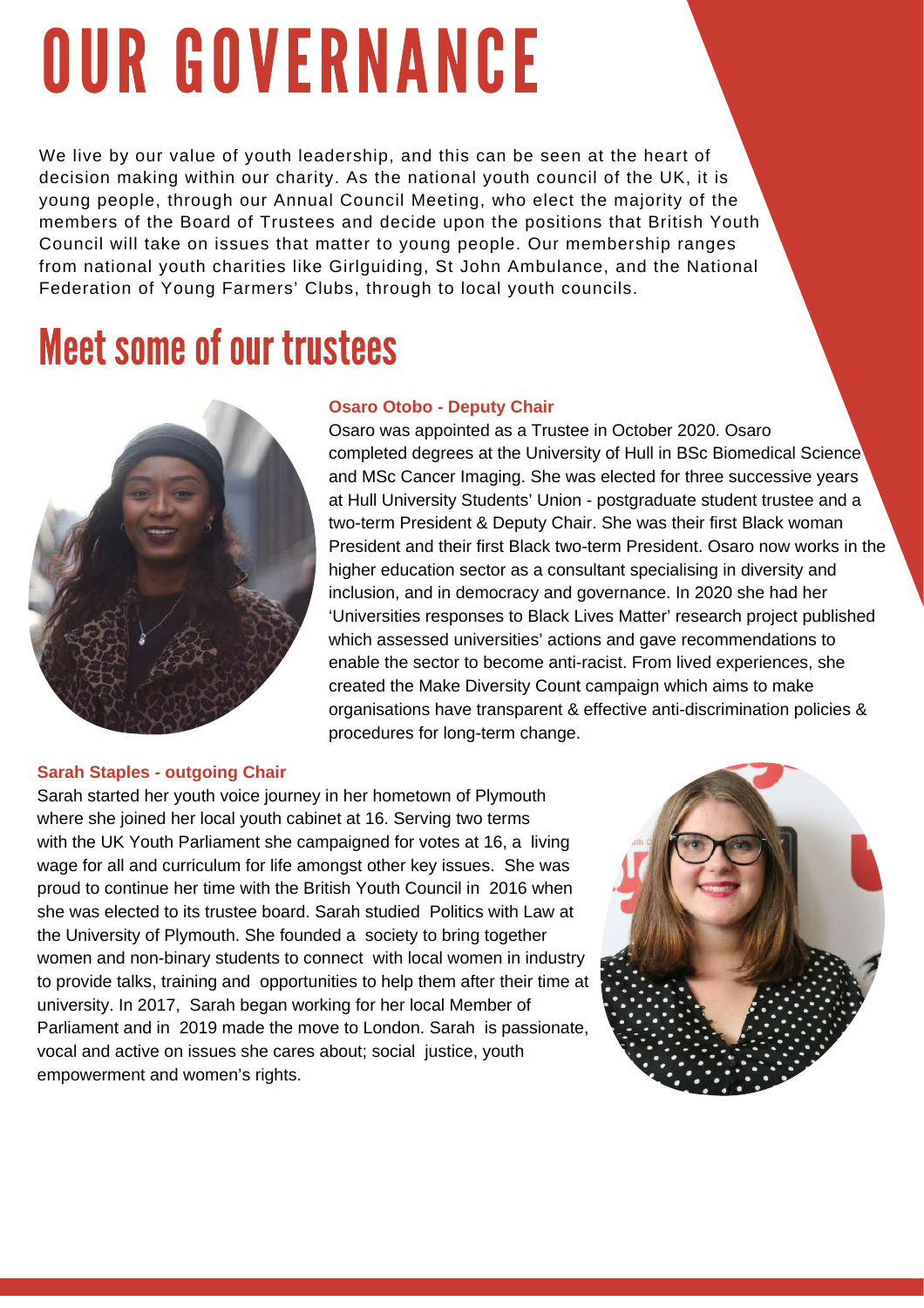

#### **Joe Seddon - Trustee**

Joe Seddon is the Founder & CEO of Zero Gravity, a digital social enterprise which mentors students from low-income backgrounds into the UK's best universities. Launched from his bedroom in West Yorkshire, Joe has grown Zero Gravity from a student bedroom startup into one of the UK's leading social mobility organisations. Joe is passionate about social entrepreneurship and using digital technology to solve social problems. He is a frequent commentator on social mobility and higher education issues, and has featured on BBC News, Radio One, and Times Radio, amongst others. Joe graduated from Oxford University in 2018 with First Class Honours in Philosophy, Politics, and Economics (PPE), and whilst at university freelanced for The Telegraph as an Education Columnist. He was appointed as a Trustee of the British Youth Council in October 2020.

Our Board Members are all young people, aged 16-25, who are passionate about giving young people a voice. They are responsible for the strategy and good governance of the charity, working in partnership with the Chief Executive.

There are up to 13 Members of our Board: 11 are Ordinary Trustees and two Officers, these are Chair and Treasurer. Ordinary Trustees serve a three-year term and Officers serve a two-year term. At least six Trustees are elected by our members, and up to five are appointed by the Board. Both the Chair and the Treasurer also serve as Trustees whilst on the Board.

The Board meets for formal meetings, both in-person and virtually, and along with the other duties, whilst voluntary, represents a sizable time commitment and hard work.

In this election we are recruiting two trustees on a three year term and one Chair on a two year term. Any candidates for Chair who also wish to stand as a Trustee as are able to do so. This round of recruitment leads to an election by the youth representatives of our Member Organisations. This is crucial to ensure that our board has the support of our membership base. A second round of recruitment will be launched shortly which will lead to the appointment of one trustee. This will be focused specifically on skills gaps identified within our Board.

NB: Young people who are members of the following British Youth Council programmes are only eligible to stand *for British Youth Council Board roles if they stand down, on appointment, from being: Members of Youth Parliament, member of UKYP Steering Group, NHS Youth Forum, Bank of England Youth Forum, Careers and Enterprise Company Youth Advisory Group, Youth Futures Foundation Future Voices Group, the Young Leaders* Collective, UK Young Ambassadors, and the Votes at 16 Youth Action Group.. This is due to potential conflicts *of interest.*

#### **Sila Ilkgul Ugurlu - Trustee**

Sila Ilkgul Ugurlu is an 18 year-old sixth form student studying History, Global Politics and English Literature. She first joined the British Youth Council in 2017 as a member of her local youth council, Havering. In 2018 she was elected as Member of Youth Parliament for Havering, with a focus on campaigning for an introduction to a public-health approach to knife crime alongside the Youth Violence Commission. She frequently submerges herself in youth representation on a regional and national level and has featured on BBC News, BBC London, ITV News and Channel 5. Supporting a society in which everyone can have a fair and wholesome life characterises her aspirations. Sila was elected as a Trustee in October 2020.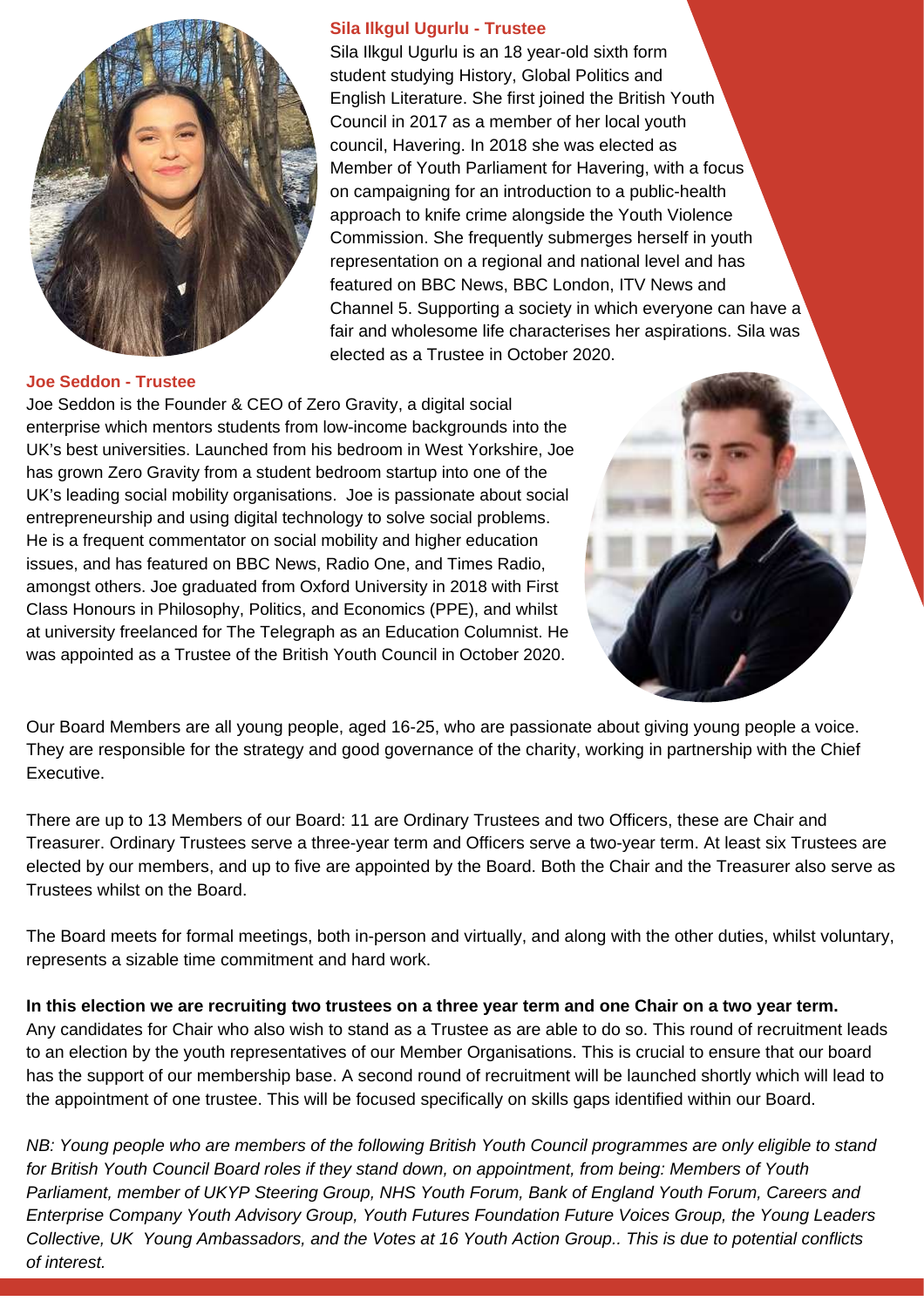### **Our Commitment to you**

Every year we ordinarily have a full two-day handover including the induction of the new Board members. All trustees must attend the handover. The handover provides new trustees with information about the British Youth Council, and about the role of a Trustee, and refreshes the knowledge of those who may have served on another Board.

#### **Dates of Board Meetings (subject to final confirmation)**

- 29-30 October 2022 Board Handover (In person)
- 26 November 2022 Board meeting (virtual)
- 11 February 2023 Board meeting (virtual)
- 29 March 2023 Evening Board meeting (In person)
- 27 May 2023 Board meeting (virtual)
- 5 August 2023 Board meeting (virtual)
- 16 September 2023 Annual Council Meeting (format TBC)
- 28-29 October 2023 Board Handover (In person)
- 25 November 2023 Board meeting (virtual)

#### **Board Committees**

In addition to the Board, there are three governance committees, who meet quarterly on average. The committees are small groups of trustees, who focus on particular areas of the charity in line with strategic developments and make recommendations on these areas to the board for decision. Trustees will be encouraged to join a committee best suited to their skills on appointment to the Board. Each committee will be led by a Committee Chair who is responsible for the overall running of their committee. The Board Chair has a right of attendance at all committee meetings.

#### People Committee

This committee has oversight of the People aspects of the charity, covering HR strategy, trustee recruitment and CEO appraisal.

#### Finance Committee

This committee develops and delivers the financial strategy of the charity, including the budget, financial controls and fundraising.

#### Risk Committee

This committee ensures the charity is managing its risks appropriately, including safeguarding, whistleblowing and wider strategic risks.

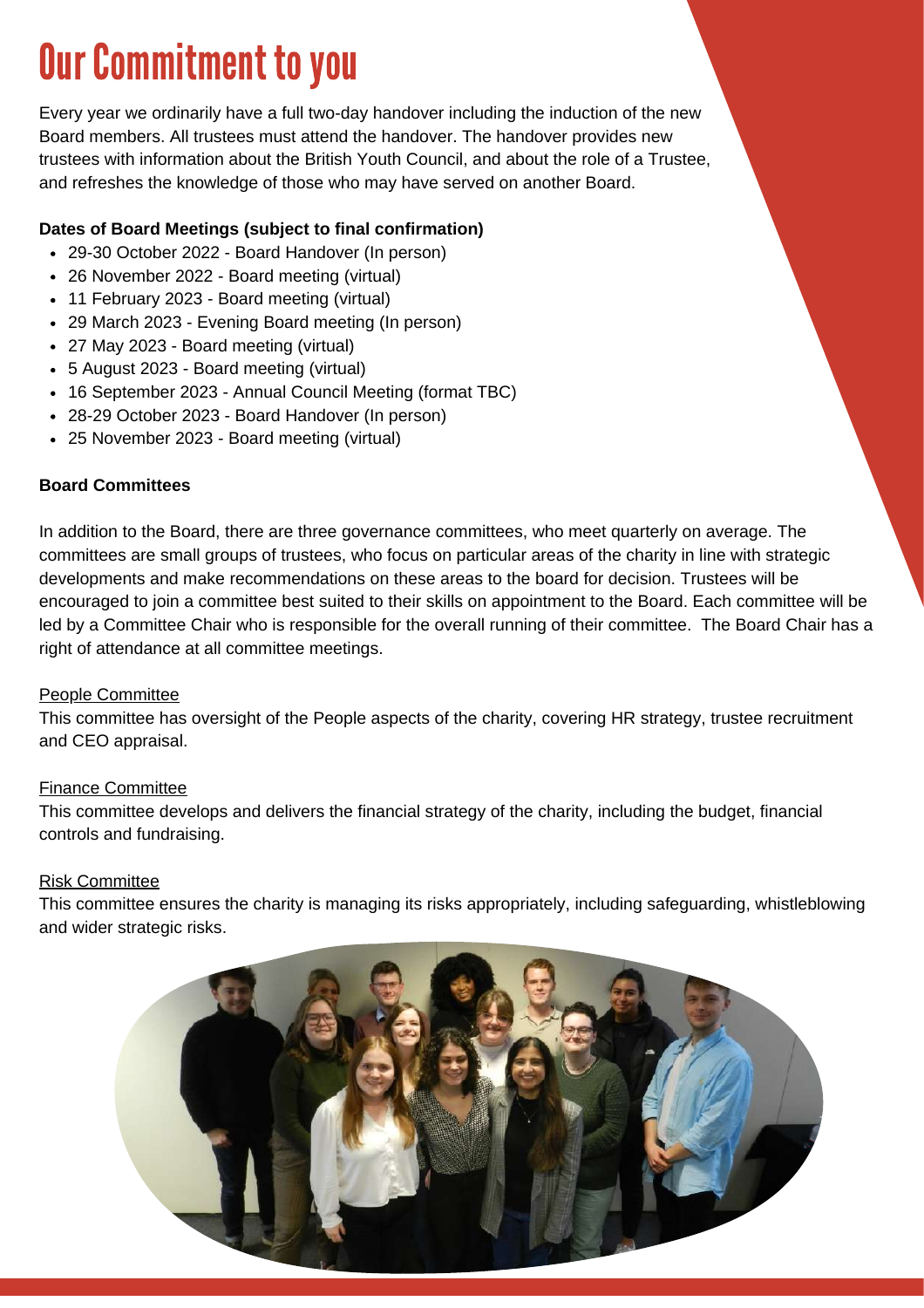## RESPONSIBILITIES OF TRUSTEES

The Board of Trustees is legally responsible for the charity – this is a significant responsibility and one that should not be taken lightly. Trustees have responsibility for ensuring the charity is well run, financially secure, and doing the work it is meant to be doing. There are specific legal and other duties. It is recommended you look at the Charity Commission 'The Essential Trustee' guidance, which can be found [online](https://assets.publishing.service.gov.uk/government/uploads/system/uploads/attachment_data/file/866947/CC3_feb20.pdf).

As a charity and a company, we have two legal documents that govern how we run. These are called the "Memorandum and Articles of Association". We also have a Rulebook which governs how things work within the British Youth Council. Copies of the legal documents and Ruleb[o](http://www.byc.org.uk/aboutus/our-governance)ok can be found here on our website. You can also view our profile on the Charity [Commission](http://apps.charitycommission.gov.uk/showcharity/registerofcharities/charitywithpartb.aspx?registeredcharitynumber=1123224&subsidiarynumber=0) website.

Trustees are volunteers; they are not paid. Reasonable expenses can, however, be reimbursed (e.g. to cover travel costs). Remuneration is available for the Chair in connection with the duties carried out, over and above that of a trustee.

As well as the legal duties and those detailed in the Charity Commission guidance, the British Youth Council defines the responsibilities of the Board in its rule book and these can be summarised as follows:

- to set the vision, values and objectives of the organisation;
- to develop the strategic direction of the organisation, sometimes using subcommittee to do this work;
- to act on behalf of the British Youth Council as a decision making body on some policy matters as set in Council Meetings;
- to appoint from its members and from member organisations, representatives as necessary;
- to represent the Council to other bodies, and allocate representation opportunities to the most appropriate committees;
- to be responsible for all financial and legal aspects of the organisation, including buildings property and assets of the British Youth Council;
- to promote the British Youth Council to external organisations, and review and develop partnerships;
- to be responsible for the appraisal of their own work.

As a Trustee, you would be acting collectively as part of the Board of Trustees. Together, the Board is responsible for all of the points above.

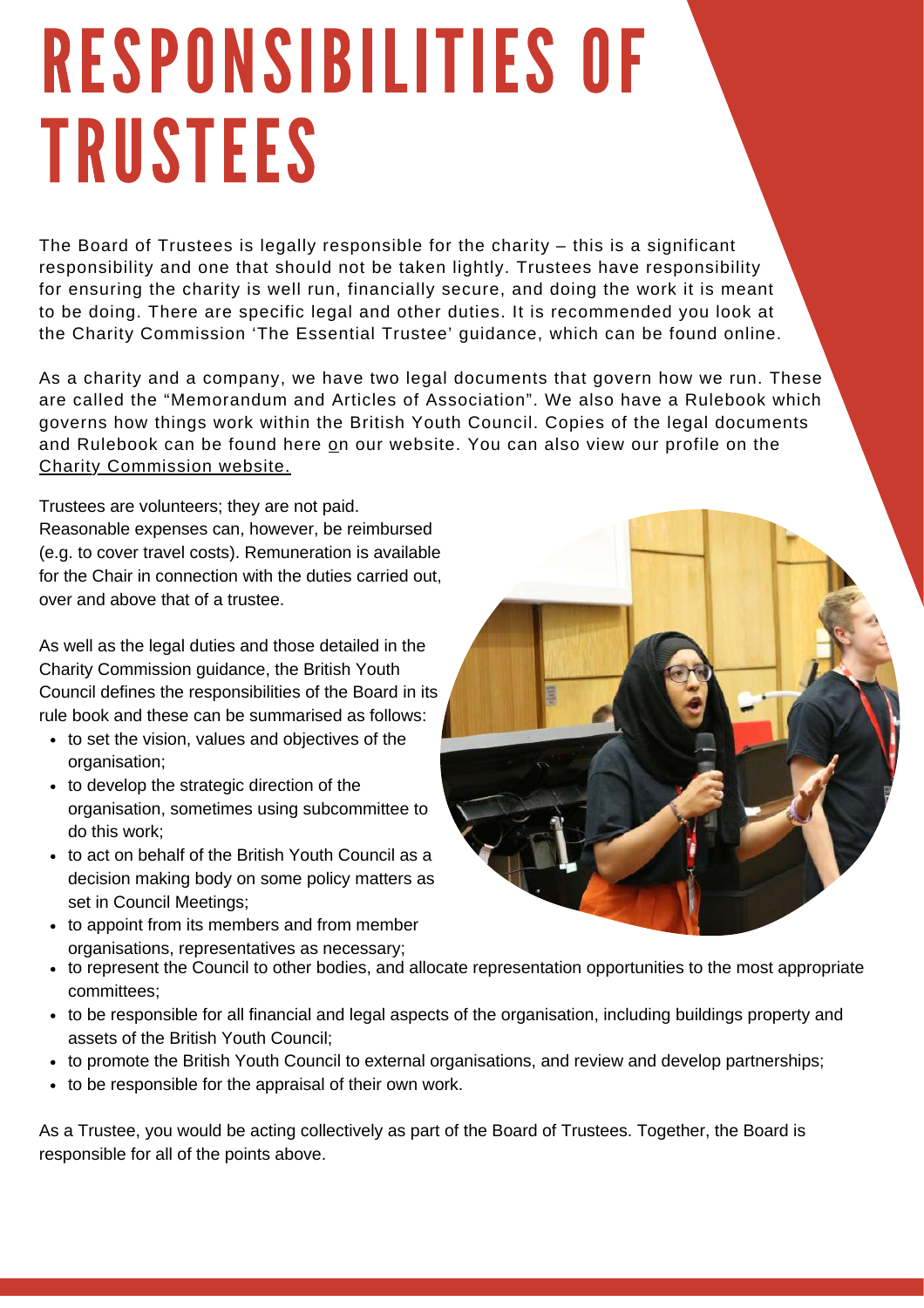## **Role description: Chair**

The Chair provides leadership and direction to the Board of Trustees, enabling them to fulfill their responsibilities for the overall governance and strategic direction of the charity. Working with Trustees and the Senior Management Team to deliver and further develop the charity's strategy. Working in partnership with the Chief Executive, they will ensure Trustees' decisions are acted upon and the Charity is managed in an effective manner, in accordance with the Memorandum and Articles, along with legal and regulatory guidelines.

Trustees are expected to:

- set the vision, mission, values and objectives of the charity;
- develop the strategic direction of the charity; establish and monitor policies necessary for the proper governance of the charity's activities;
- ensure that the British Youth Council operates in accordance with its governing documents, and is accountable to its regulators, funders, members and beneficiaries;
- maintain oversight of the management of the charity's financial and other resources;
- support the Chief Executive;
- maintain oversight of risks faced by the charity;
- have regard for how the charity contributes to public benefit;
- act on behalf of the British Youth Council as a decision making body in line with the policy and mandates set in Council Meetings;
- appoint from its members and from member organisations, representatives to other committees and external organisations;
- ensure suitable representation of the Council to other bodies;
- promote the British Youth Council to external organisations, acting as spokespeople as necessary, and to review and develop partnerships with other organisations;
- to admit organisations into membership;
- to regularly appraise their own work, delegating responsibility to committees where necessary.

In addition, the Chair shall have the following responsibilities:

- to oversee planning and preparation of Board meetings, the induction of Board members, and the Annual Council Meeting, working with others as appropriate;
- to chair meetings of the Board, ensuring effective and inclusive decision making;
- to lead the board in all their statutory duties and in the development and achievement of the British Youth Council's strategy;
- to act as line manager to the Chief Executive;
- to maintain positive working relationships with all Board members, the Chief Executive, and where appropriate, with external organisations and the charity's staff, and members;
- to seek external advice on behalf of the Board where necessary and appropriate.
- to promote the charity through formal and informal networks
- to lead the Board in its accountability to members, supporters, regulators, beneficiaries and funders for the performance of the charity;
- to lead the annual review of the Board's performance and take steps to improve its performance;
- to lead on internal appointments of committee chairs and Deputy Chair
- to delegate responsibilities to the Deputy Chair where appropriate.
- other responsibilities as necessary.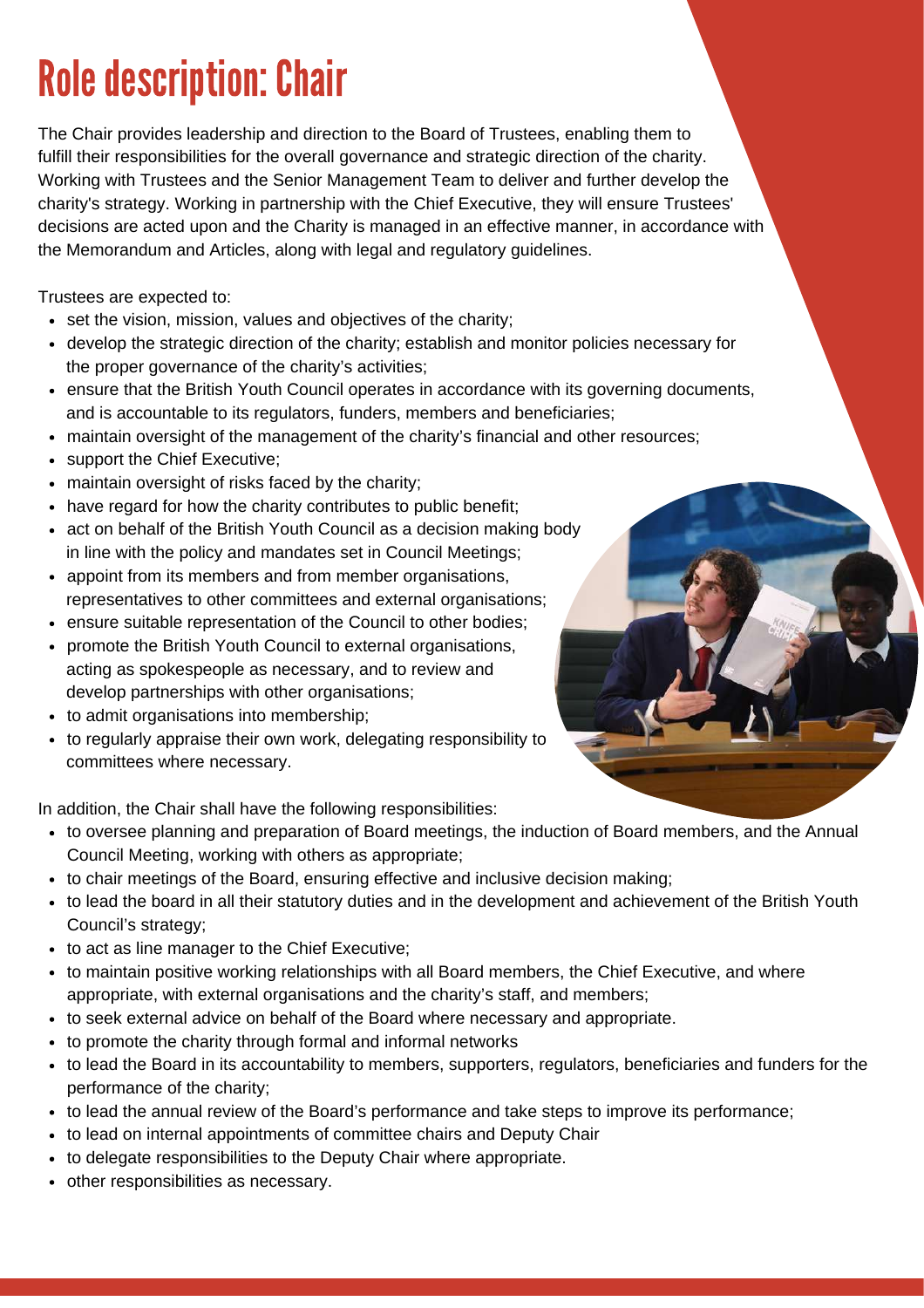

#### **Knowledge, experience and skills**

We want to make sure the Board of Trustees has members with a range of knowledge and skills. We don't expect everyone to have knowledge of every area but between us we need to be able to cover all the skills.

#### To be eligible to apply to be the Chair of the Board you must have previous experience on a charity *board that is comparable to the British Youth Council.*

#### **Diversity and Inclusion**

Being inclusive is a fundamental value of the British Youth Council. We welcome applications from all eligible young people and are particularly keen to receive applications from young people who:

- Identify as Black, Asian or from a minority ethnic community; and/or
- Live in and/or are from Wales, Northern Ireland or Scotland.

#### **Other requirements**

There are just a few more requirements. We are seeking candidates who:

- will be aged 16-25 on 1 October 2022.
- are allowed by law (both company law and charity law) to be a trustee. This means that you must not be disqualified from being a trustee or director. The following are disqualified:
- individuals who have an unspent conviction for offences of dishonesty or deception (the same goes for attempting, aiding or abetting these offences);
- Individuals who are currently declared bankrupt or subject to bankruptcy restrictions or an interim order;
- Individuals who are subject to a debt relief order, a debt relief restrictions order or interim order;
- Individuals who have been disqualified from being a company director;
- Individuals with unspent convictions for terrorism-related offences, money laundering or bribery;
- Individual who have violated certain Commission orders relating to finances or property;
- Individuals who have committed misconduct in public office, perjury or perverted the course of justice;
- Individuals who have disobeyed an order or direction of the Commission on application to the High Court;
- Individuals who have committed civil contempt of court relating to false statements;
- Individuals who are a designated person for reasons linked to terrorist activity by the Treasury;
- Individuals who are subject to notification requirements under the Sexual Offences Act 2013.
- is willing to go through the enhanced Disclosure and Barring check.
- is not subject to a disqualification Order under the Criminal Justice and Court Services Act 2000 or Protection of Vulnerable Adults List.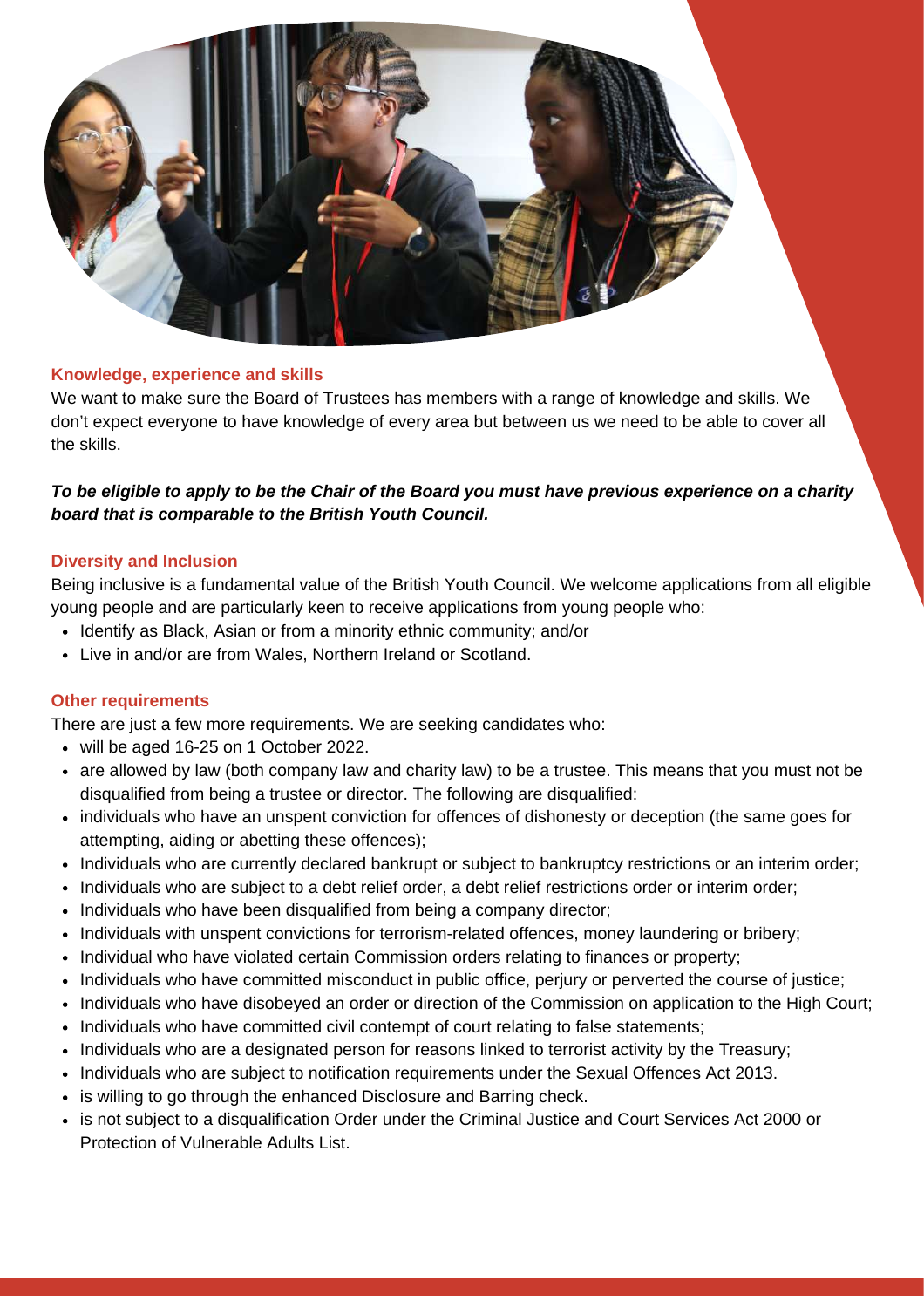# HOW TO APPLY

We will be holding an info session on Zoom on Thursday 7 July 2022 6:30pm. You can register to attend this session by following this [link.](https://us06web.zoom.us/meeting/register/tZYld-CtrTwsHdOELLoCjXcasaY2mpuiUPiH)

The closing date for applications is Monday 18 July 2022 at 09:00am. Please submit a completed application form online. The questions you will need to answer are set out below so you can prepare before starting the online form. We also encourage other methods of applying such as a video or audio application if you feel this would better suit your strengths, covering the areas outlined by the questions. You will also be asked some diversity monitoring information. Please be assured that this information will not be shared with the trustees who will be assessing the applications.

If you have any questions please send these to jobs@byc.org.uk with the subject titled: "Trustee Recruitment".

### **Recruitment Timetable** 09:00 Monday 18 July 2022 Deadline for applications Week commencing 2 August 2022 Candidates informed whether they will proceed to interview 7-14 August 2022 Interviews will take place on zoom. There will also be the opportunity for an informal conversation with the Chief Executive 23 August 2022 Candidate statements for election need to be submitted. (More information will be shared on this once the interviews have concluded) 17 September 2022 Election at Annual Council Meeting (Held online via zoom)

Unfortunately, we are unable to give feedback to applicants not shortlisted for interview. We actively try to provide feedback to candidates interviewed.

By submitting an application, you are giving permission for your personal information to be stored and processed for the purpose of arriving at selection decisions, for it to be used as a basis for a personal record if you are successful, and for sensitive data to be anonymised and used for the purpose of equal opportunities monitoring.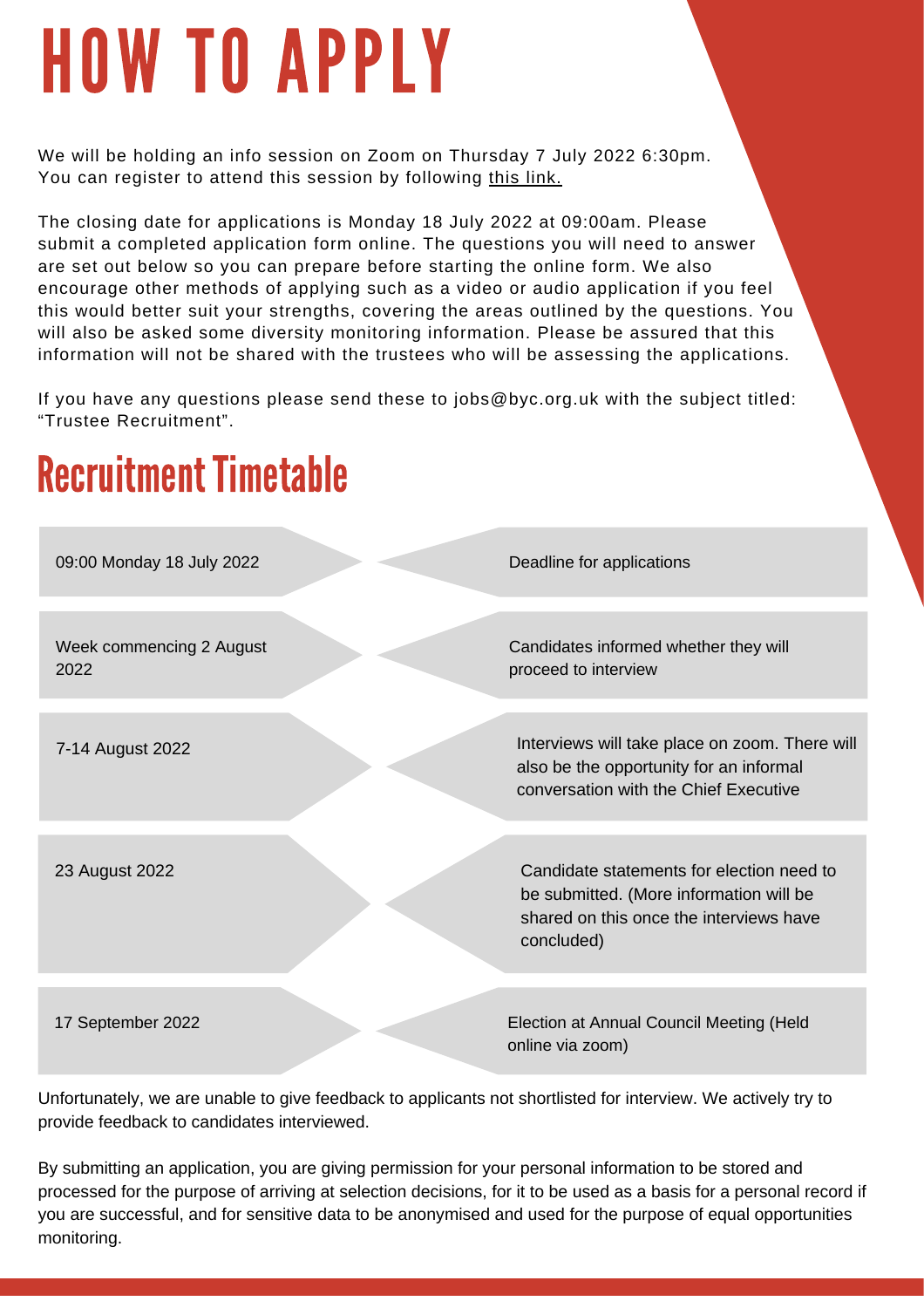## **Application Questions**

Below are a series of questions to help us get to know your skills, experience and potential as a trustee. You have a maximum of 300 words to answer each question. These questions are on the online form however they are provided here to help you prepare.

- Tell us about your experience that makes you suitable for the role of Chair. This should be demonstrable experience of governance and the charity sector. Please include concrete examples.
- Tell us about a time when you have worked in a team. What role did you play in the team and how did you contribute to the team goals? What is your leadership style and how does that relate to leading a team?
- What does 'good governance' mean to you?
- Trustees have to work together to imagine the future they want for the charity and work out how to get there. What skills, experience or ideas can you bring to the team to help with this?
- Some trustees are called on to act as an ambassador or champion of the charity's work at events. How would you ensure that you were a good ambassador and represented the views of our members?
- Trustees have to act in the best interests of the charity and make hard decisions. Tell us about a time when you have had to make a tough decision and how you thought about all the options and balanced the different views.
- What support and development do you need to be a great Chair?
- Why should we put you forward to our members for election as a trustee?